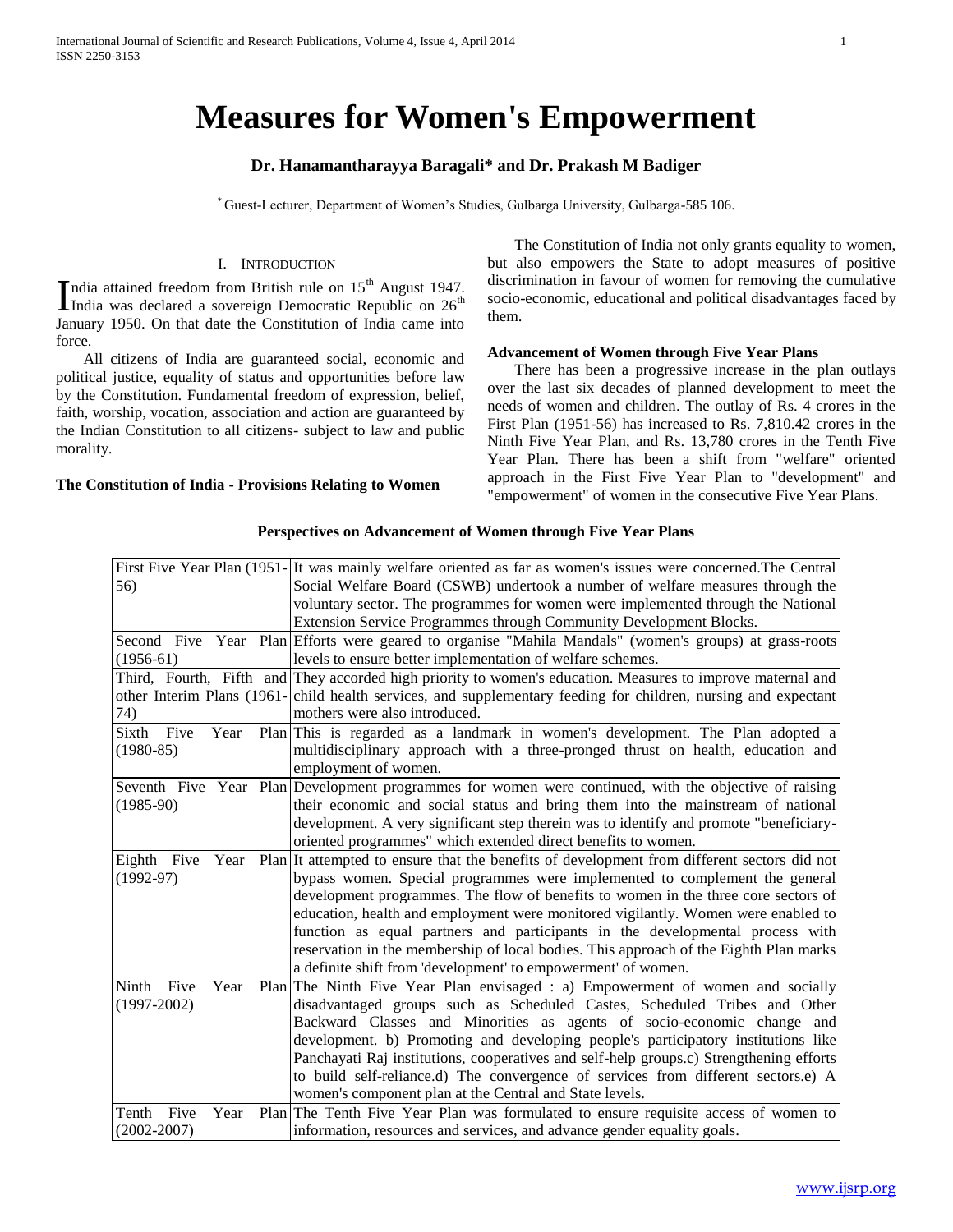| Eleventh                                                                | Five |  |  |  |  |  |  |  |  |  | Year The Eleventh Five Year Plan proposes to undertake special measures for gender |  |  |
|-------------------------------------------------------------------------|------|--|--|--|--|--|--|--|--|--|------------------------------------------------------------------------------------|--|--|
| Plan(2007-2012)                                                         |      |  |  |  |  |  |  |  |  |  | empowerment and equity. The Ministry of Women and Child Development would          |  |  |
| make synergistic use of gender budget and gender mainstreaming process. |      |  |  |  |  |  |  |  |  |  |                                                                                    |  |  |

# **International Policies and India's Constitutional Provisions, Policies and Programmes for Women**

# **UN Human Rights Instruments**

- Universal Declaration of Human Rights adopted in 1948
- International Covenant on Economic, Social and Cultural Rights - adopted in 1966 / entered into force in 1976, monitored by the Committee on Economic, Social and Cultural Rights (CESCR)
- International Convention on the Elimination of All Forms of Racial Discrimination - adopted in 1965 / entered into force in 1969, monitored by the Committee on the Elimination of Racial Discrimination (CERD)
- Convention on the Elimination of All Forms of Discrimination Against Women - adopted in 1979 / entered into force in 1981, monitored by the Committee on CEDAW
- Convention Against Torture and Other Cruel Inhuman or Degrading Treatment or Punishment - adopted in 1984 / entered into force in 1987, monitored by Committee Against Torture (CAT)
- Convention on the Rights of the Child adopted in 1989 / entered into force in 1990, monitored by the Committee on the Rights of the Child (CRC)

# **Commitments at UN Conferences**

- World Conference on Education for All (1990) Jomtien
- UN Conference on Environment and Development (1992) Rio de Janiero
- Second UN World Conference on Human Rights (1993) Vienna
- International Conference on Population and Development (1994) Cairo
- World Summit on Social Development (1995) Copenhagen
- Fourth World Conference on Women (1995) Beijing
- Second UN Conference on Human Settlements (1996) Istanbul
- World Food Summit (1997) Rome
- Education for All Dakar Framework (2000) Dakar

# **Constitution of India Guarantees**

- ♦ Equality Before Law for Women (Article 14)
	- $\triangleright$  The State not to discriminate against any citizen on grounds only of religion, race, caste, sex, place of birth or any of them [Article 15 (I)]
	- $\triangleright$  The State to make any special provision in favour of women and children [Article 15 (3)]
	- $\triangleright$  Equality of opportunity for all citizens in matters relating to employment or appointment to any office under the State (Article 16)
	- $\triangleright$  The State to direct its policy towards securing for men and women equally the right to an adequate means of livelihood [Article 39 (a)]; and equal pay for equal work for both men and women [Article 39 (d)]
- To promote justice, on a basis of equal opportunity and to provide free legal aid by suitable legislation or scheme or in any other way to ensure that opportunities for securing justice are not denied to any citizen by reason of economic or other disabilities [Article 39A)
- $\triangleright$  The State to make provision for securing just and humane conditions of work and for maternity relief (Article 42)
- $\triangleright$  The State to promote with special care the educational and economic interests of the weaker sections of the people and to protect them from social injustice and all forms of exploitation (Article 46)
- The State to raise the level of nutrition and the standard of living of its people and the improvement of Public Health (Article 47)
- $\triangleright$  To promote harmony and the spirit of common brotherhood amongst all the people of India and to renounce practices derogatory to the dignity of women [Article 51 $(A)$  $(e)$ ]
- $\triangleright$  Not less than one-third (including the number of seats reserved for women belonging to the scheduled castes and the scheduled tribes) of the total number of seats to be filled by direct election in every panchayat to be reserved for women and such seats to be allotted by rotation to different constituencies in a panchayat [Article 243 D (3)]
- $\triangleright$  Not less than one-third of the total number of offices of chairpersons in the panchayats at each level to be reserved for women [Article 243 D (4)]
- Not less than one-third (including the number of seats reserved for women belonging to the scheduled castes and the scheduled tribes) of the total number of seats to be filled by direct election in every municipality to be reserved for women and such seats to be allotted by rotation to different constituencies in a municipality [Article 243 T (3)]
- $\triangleright$  Reservation of offices of chairpersons in municipalities for the scheduled castes, the scheduled tribes and women in such manner as the legislature of a State may by law provide [Article 243 T (4)]

 **Source:** India, Ministry of Statistics and Programme Implementation, Central Statistical Organisation. (2002). Women and Men in India 2001. New Delhi. P. v-vi.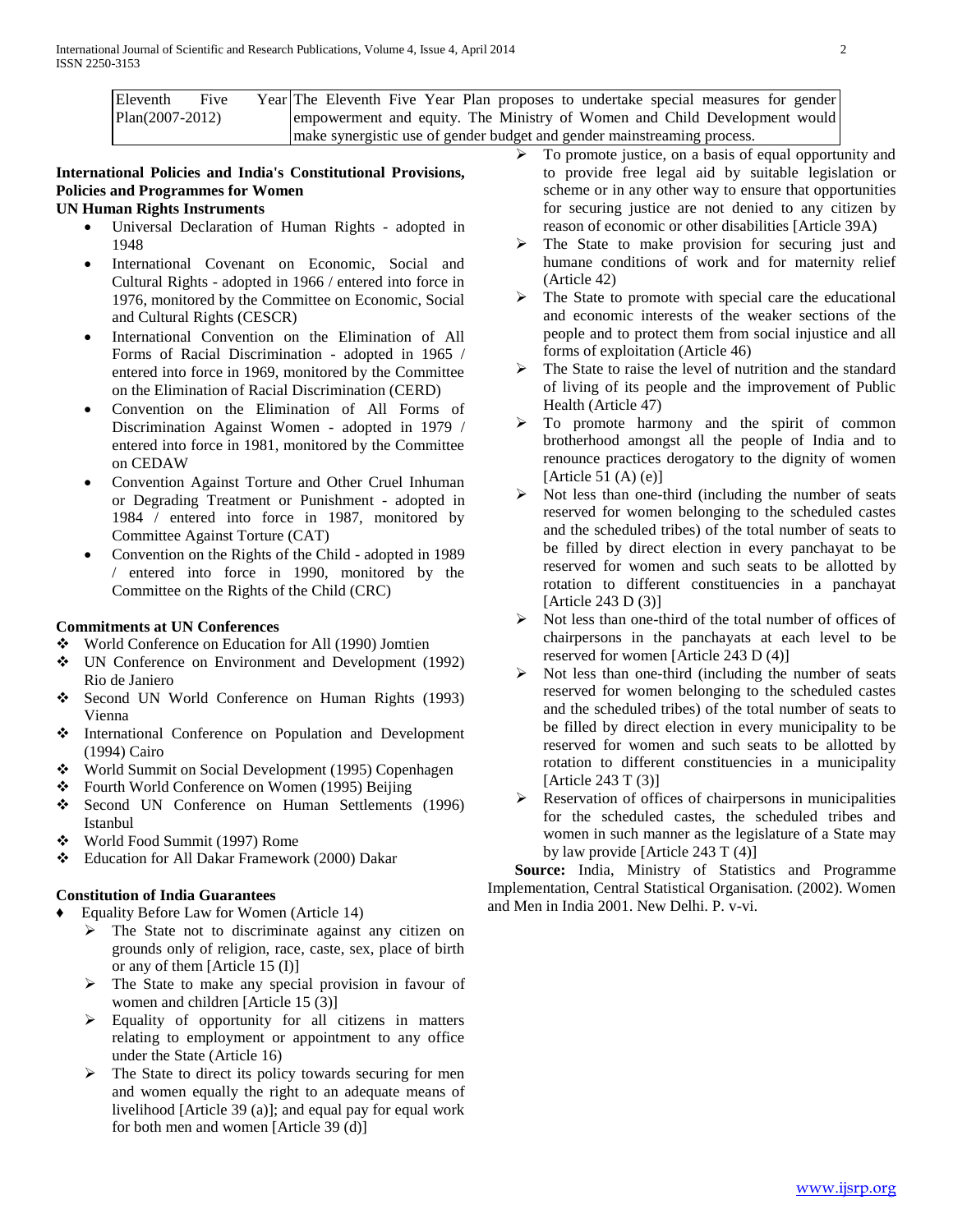# **Schemes for Assistance**

# **Ministry of Women and Child Development**

- $\triangleright$  Support to Training and Employment Programme (STEP)
- Swawlamban, erstwhile Setting up of Employment and Income Generating Training- cum-Production Units for Women (NORAD)
- Construction/Expansion of Hostel Building for Working Women with a Day Care Centre
- $\triangleright$  Balika Samriddhi Yojana (BSY)
- National Programme for Adolescent Girls (Kishori Shakti Yojana)
- > Homes for Infants and Young Children for Promotion of In-Country Adoption
- Scheme for Street Children
- > Scheme for Welfare of Working Children and Children in Need of Care and Protection
- Prevention and Control of Juvenile Maladjustment
- $\triangleright$  Integrated Child Protection Scheme (ICPS)
- Conditional Cash Transfer Scheme for the Girl Child with Insurance Cover
- General Grant-in-Aid for Voluntary Organisations in the Field of Women and Child Development

# **Central Social Welfare Board (CSWB)**

- General Grant-in-Aid for Voluntary Organisations in the field of Women and Child Development
- Awareness Generation Programme (AGP)
- Condensed Courses of Education for Women and Vocational Training (CCE & VT)
- Rajiv Gandhi National Creche Scheme for the Children of Working Mothers 1994
- Family Counselling Centres (FCC)
- Mahila Mandal Programme (MMP)
- Short Stay Homes for Women and Girls (SSH)
- Socio-Economic Programme (SEP)
- Working Women's Hostels (WWH)

#### **Other Schemes**

- > Integrated Child Development Services (ICDS)
- The Swa-Shakti Project, a scheme for Rural Women's Development and Empowerment
- > Swayamsidha, an Integrated Scheme for Women's Empowerment
- > Swadhar, Scheme for Women in Difficult Circumstances
- > Rashtriya Mahila Kosh (Credit for Women)
- > Scheme for Rescue of Victims of Trafficking
- > Priyadarshini

# **Department of Education, Ministry of Human Resource Development**

- > Sarva Shiksha Abhiyan (SSA)
- > Prarambhik Shiksha Kosh (PSK)
- > District Primary Education Programme (DPEP)
- > National Programme for Education of Girls at Elementary Level (NPEGEL)
- > Kasturba Gandhi Balika Vidayalaya (KGBV)
- > Kendriya Vidyalayas (KV)
- > Navodaya Vidayalayas (NV)
- > Mid-Day Meal Scheme (MDM)
- > National Institute of Open Schooling
- > Integrated Education for the Disabled Children (IEDC)
- > Focus on Minority Areas
- > National Literacy Mission (NLM)
- > Jan Shikhan Sansthan (JSS)
- > Mahila Samakhya : Education for Women's Equality

## **Ministry of Rural Development**

- Swarnjayanti Gram Swarozgar Yojana (SGSY)
- Sampoorna Grameen Rozgar Yojana (SGRY)
- National Social Assistance Programme (NSAP) and Annapurna
- National Rural Employment Guarantee Act (NREGA)
- ◆ National Food for Work Programme (NFWP)
- Cash Component for Food for Work Programme
- Foodgrains Component
- Indira Awaas Yojana (IAY)
- Accelerated Rural Water Supply Programme (ARWSP)
- Rural Sanitation
- Pradhan Mantri Gram Sadak Yojana (PMGSY)
- Provision of Urban Amenities in Rural Areas (PURA)

#### **Ministry of Housing and Urban Poverty Alleviation**

- o The Swarna Jayanti Shahari Rozgar Yojana (SJSRY)
- o Jawahar Lal Nehru National Urban Renewal Mission
- o Low Cost Sanitation Programme
- o Valmiki Ambedkar Awas Yojana (VAMBAY)

# **Ministry of Social Justice and Empowerment**

- Book Banks for Scheduled Caste Students
- Hostels for OBC Boys and Girls
- Hostels for Scheduled Caste Girls and Boys
- Scheme of Pre-Matric Scholarship to the Children of Scheduled Castes and OBCs
- Post Matric Scholarship to Students belonging to Scheduled Castes and OBCs
- Scheme of Assistance to Voluntary Organisations to provide Social Defence Services
- Scheme of Pre-examination Coaching for Weaker Sections based on Economic Criteria
- ❖ Aids and Appliances for the Handicapped
- Schemes for Implementation of Persons with Disability Act
- Education Work for Prohibition and Drug Abuse Prevention

# **Ministry of Tribal Affairs**

- > Book Bank Scheme for Scheduled Tribe Students
- > Coaching and Allied Scheme for Scheduled Tribes
- > Construction of Hostels for Scheduled Tribe Girls and Boys
- > Educational Complex in Low Literacy Pockets for Development of Women's Literacy in Tribal Areas
- > Post Matric Scholarship for Scheduled Tribes Students
- > Scheme for the Development of Primitive Tribal Groups
- > Scheme of Ashram Schools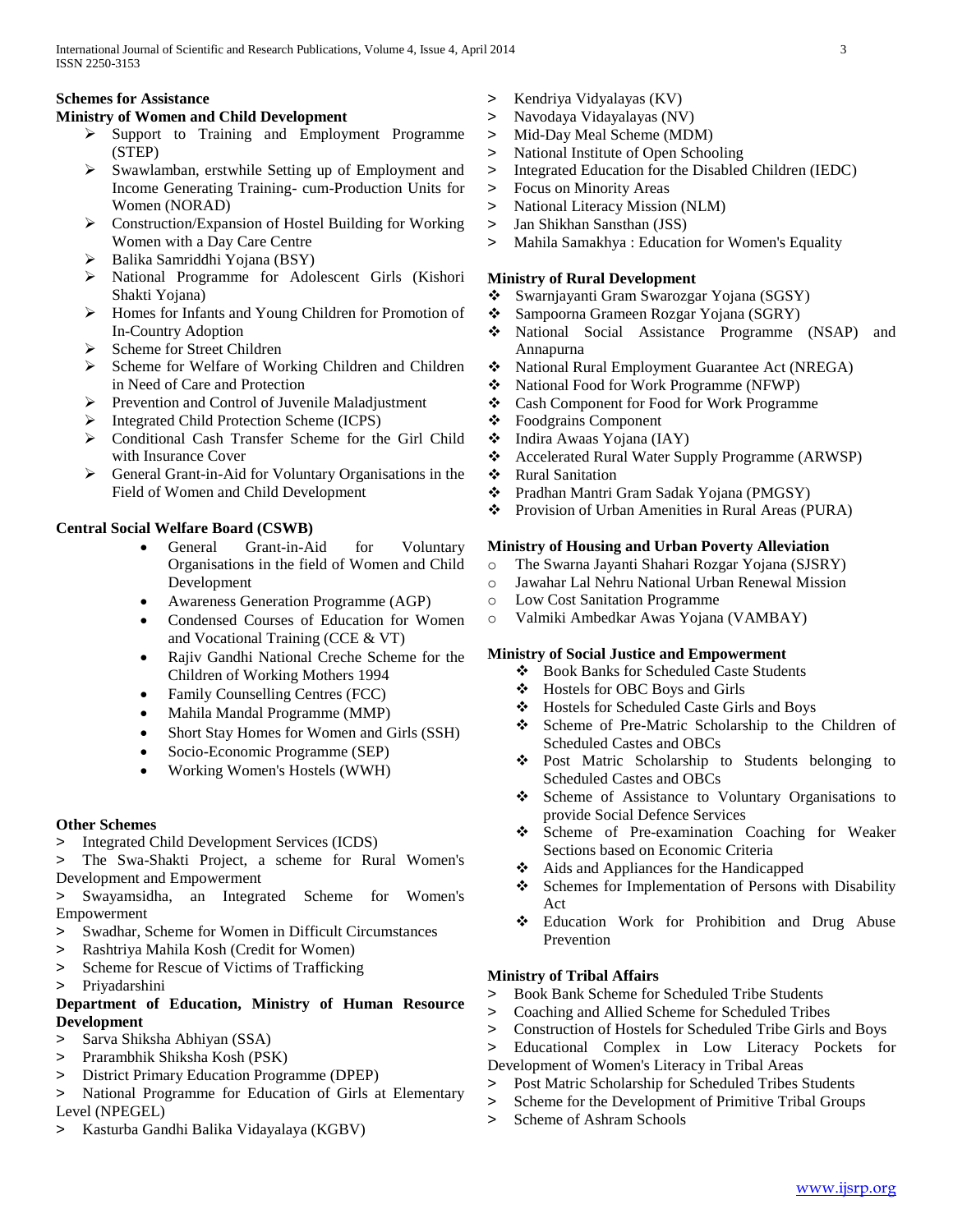- > Scheme of Assistance to State Scheduled Tribes Finance and Development Corporation (STFDCs)
- > Scheme of Grant-In-Aid to Voluntary Organisations Working for Welfare of the Scheduled Tribes
- > Village Grain Banks Scheme, Protection of Tribals from Starvation
- > Vocational Training in Tribal Areas

# **Ministry of Small Scale Industry**

 Trade Related Entrepreneurship Assistance and Development for Women Scheme (TREAD)

# **Ministry of Science and Technology**

 Science and Technology Programmes for Socio Economic Development

# **Ministry of Health and Family Welfare**

- \* Reproductive and Child Health Programme (Maternal Health and Child Health)
- National Rural Health Mission
- Pradhan Mantri Gramodaya Yojana for Primary Health Sector
- Universal Immunization Programme
- ❖ Pulse Polio Immunization Programme
- \* Prophylaxis Programme to Prevent Blindness due to Vitamin A Deficiency
- Prophylaxis Programme to Prevent Anaemia due to Iron Deficiency
- \* Prophylaxis Programme to Prevent Iodine Deficiency Disorders (Goitre)
- Janani Suraksha Yojana (National Maternity Benefit Scheme)
- National Mental Health Programme
- Rashtriya Arogya Nidhi (Financial Assistance to BPL Patients)
- National AIDS Control Programme
- National Diseases Control Programmes (TB, Leprosy, Malaria, etc.)

# **Ministry of Agriculture and Cooperation**

Assistance to NCDC for Co-operatives Development

# **Ministry of Labour**

- Improvement in Working Conditions of Child and Women Labour
- $\triangleright$  Vocational Training for Women
- Diversification and Extension of Vocational Training Programmes for Women
- Establishment of Regional Vocational Training Institutes (RVTI)
- Establishment of Placement Cells and Conducting Training Needs Assessment
- Grants-in-Aid for State Governments for Establishing Women Industrial Training Institutes (ITI)
- Social Security for Unorganised Sector Workers
- $\triangleright$  Rehabilitation of Bonded Labour

# **Ministry of Minority Affairs**

- Grants-in-Aid to Maulana Azad Education Foundation
- Coaching and Allied Scheme for Minorities
- Pre-Matric Scholarship for Minorities
- Post -Matric Scholarship for Minorities
- Multi Sectoral Development Programme for Minorities in Selected Minority Concentration **Districts**
- National Minorities Development Financial Corporation

#### **Ministry of Consumer Affairs, Food and Public Distribution, Department of Food and Public Distribution**

- ❖ Village Grain Banks
- Strengthening of Public Distribution System
- \* Targeted Public Distribution System (TPDS)
- Antyodaya Anna Yojana (Foodgrains for Poor)
- Mid-Day Meal Scheme (Implemented by Department of Education)
- Wheat Based Nutrition Programme (WBNP) (Implemented by Ministry of Women and Child Development under ICDS Scheme)
- Supply of Foodgrains to Hostels/Welfare Institutions (5% of BPL Allocation)
- Supply of Foodgrains for SC/ST/OBC Hostels
- Nutritional Programme for Adolescent Girls (NPAG) (Implemented by Ministry of Women and Child Development)

# **Ministry of Environment and Forests**

- > Tree Pattas
- > Joint Forest Management

# **Policy Documents**

- National Commission for Self Employed Women and Women in the Informal Sector: Shram Shakti Report 1988
- Committee on Status of Women in India CSWI Towards Equality 1975
- $\checkmark$  National Child Labour Policy 1987
- ✓
- $\checkmark$  National AIDS Control Policy 2002
- $\checkmark$  National Commission on Women Act 1990
- $\checkmark$  National Health Policy 2002
- $\checkmark$  National Nutrition Policy 1993
- $\checkmark$  National Perspective Plan 1988
- National Plan for Action 1976
- $\checkmark$  National Plan of Action for the Girl Child (1992-2000) -1992
- $\checkmark$  National Policy for the Empowerment of Women 2001
- $\checkmark$  National Policy on Education 1986
- National Population Policy 2000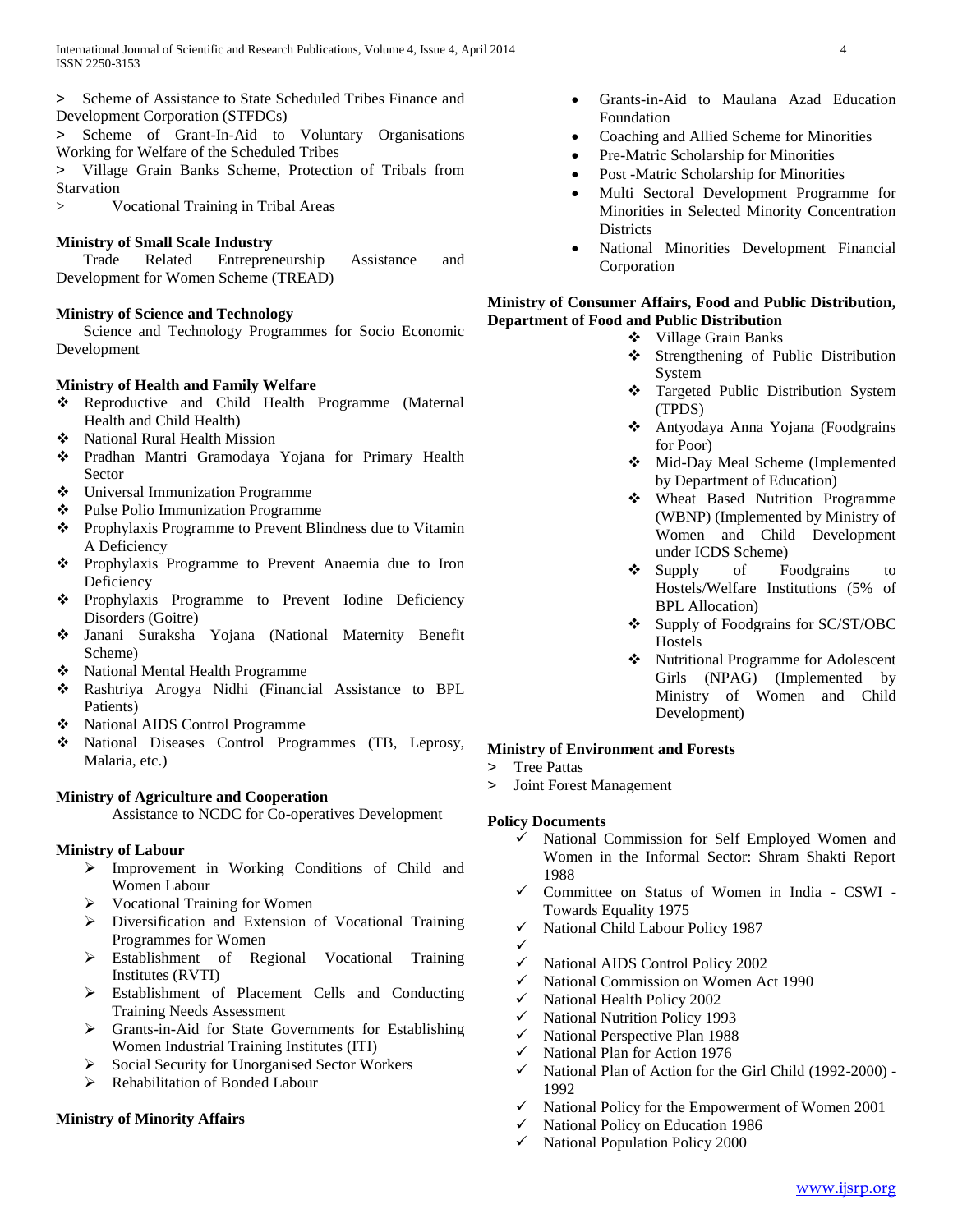- $\checkmark$  Report of National Expert Committee on Women Prisoners 1987
- $\checkmark$  National Charter for Children 2004
- $\checkmark$  National Plan of Action for Children 2005
- Protocol for Pre-Rescue, Rescue and Post-Rescue Operations of Child Victims of Trafficking

## **International Documents**

- Beijing Declaration Platform for Action
- Declaration of Mexico Plan
- Narobi Forward Looking Strategies
- United Nations Convention on the Elimination of All Forms of Discrimination Against Women (UN CEDAW)

# **The Objectives of the National Policy for Empowerment of Women include**

 (i) Creating an environment through positive economic and social policies for full development of women to enable them to realize their full potential

 (ii) The *de-jure* and *de-facto* enjoyment of all human rights and fundamental freedom by women on equal basis with men in all spheres - political, economic, social, cultural and civil

 (iii) Equal access to participation and decision making of women in social, political and economic life of the nation

 (iv) Equal access to women to health care, quality education at all levels, career and vocational guidance, employment, equal remuneration, occupational health and safety, social security and public office, etc.

 (v) Strengthening legal systems aimed at elimination of all forms of discrimination against women

 (vi) Changing societal attitudes and community practices by active participation and involvement of both men and women

 (vii) Mainstreaming a gender perspective in the development process

 (viii) Elimination of discrimination and all forms of violence against women and the girl child; and

 (ix) Building and strengthening partnerships with civil society, particularly women's organizations

# **Critical Areas of Concern**

# **A. Women and Poverty**

- Strategic Objective: Review, adopt and maintain macroeconomic policies and development strategies that address the needs and efforts of women in poverty
- $\triangleright$  Revise laws and administrative practices to ensure women's equal rights and access to economic resources.
- > Provide women with access to savings and credit mechanisms and institutions.

# **B. Education and Training of Women**

- $\triangleright$  Ensure equal access to education
- Eradicate illiteracy among women
- Improve women's access to vocational training, science and technology, and continuing education
- Develop non-discriminatory education and training
- Allocate sufficient resources for and monitor the implementation of educational reforms
- $\triangleright$  Promote lifelong education and training for girls and women

#### **C. Women and Health**

- Increase women's access throughout the life cycle to appropriate, affordable and quality health care, information and related services
- Strengthen preventive programmes that promote women's health
- Undertake gender-sensitive initiatives that address sexually transmitted diseases, HIV/AIDS, and sexual and reproductive health issues
- Increase resources and monitor follow-up for women's health

# **D. Violence against Women**

- $\triangleright$  Take integrated measures to prevent and eliminate violence against women
- Study the causes and consequences of violence against women and the effectiveness of preventive measures
- ➤
- $\triangleright$  **Eliminate trafficking in women and assist** victims of prostitution and trafficking

# **E. Women and Armed Conflict**

- o Increase the participation of women in conflict resolution at decision-making levels and protect women living in situations of armed and other conflicts or under foreign occupation
- o Reduce excessive military expenditures and control the availability of armaments
- o Promote nonviolent forms of conflict resolution and reduce the incidence of human rights abuse in conflict situations
- o Promote women's contribution to fostering a culture of peace
- o Provide protection, assistance and training to refugee women, other displaced women in need of international protection and internally displaced women
- o Provide assistance to women of the colonies and non-self governing territories

# **F. Women and Economy**

- \* Promote women's economic rights and independence, including access to employment, appropriate working conditions and control over economic resources
- \* Facilitate women's equal access to resources, employment, markets and trade
- \* Provide business services, training and access to markets, information and technology, particularly to low income women
- Strengthen women's economic capacity and commercial networks
- $\div$  Eliminate occupational segregation and all forms of employment discrimination
- Promote harmonization of work and family responsibilities for women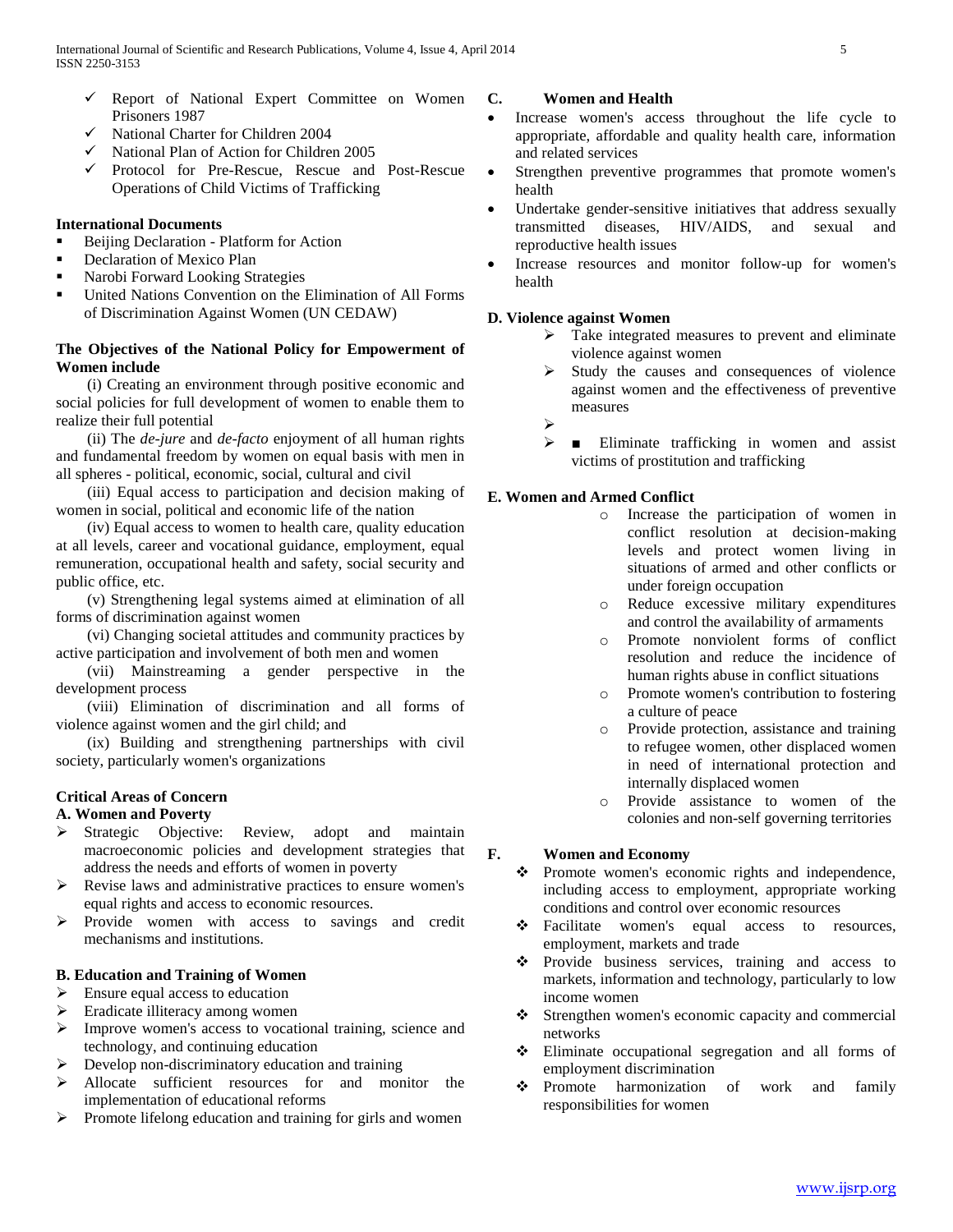#### **G. Women in Power and Decision-making**

 Take measures to ensure women's equal access to and full participation in power structures and decision-making Increase women's capacity to participate in decision-making and leadership

# **H. Institutional Mechanisms for the Advancement of Women**

- Create or strengthen national machineries and other government bodies
- $\triangleleft$  Integrate gender perspectives in legislation, public policies, programmes and projects
- $\mathbf{\hat{\cdot}}$  **I** Generate and disseminate genderdisaggregated data and information for planning and evaluation
- ❖

# **I. Human Rights of Women**

- **+** Promote and protect the human rights of women, through the full implementation of all human rights instruments, especially the Convention on the Elimination of All Forms of Discrimination Against Women
- $\overline{\phantom{a}}$  Ensure equality and non-discrimination under the law and in practice
- $\overline{\phantom{a}}$  Achieve legal literacy

## **Women's Empowerment**

■ The National Policy for the Empowerment of Women with the objective of bringing about advancement, development and empowerment of women in all walks of life has been formulated

■ Stree Shakti Puraskars to honour and recognize the achievement and contribution of individual women and institutions who have done outstanding work in the social sector have been instituted

Guidelines for operationalisation of District Level Committees on Violence against Women and Helplines for women in distress have been issued

■ A National level Committee to monitor Supreme Court's Guidelines on prevention of sexual harassment of women at workplace has been set up.

■ A National Resource Centre for Women (NRCW) Portal has been set up to inform and empower women, and lodge complaints of women's rights violations on-line.

■ Gender Budget analysis of various Ministries spending was undertaken to assess the utilization of funds for women.

#### **Programmes for Women**

■ Swawlamban, the erstwhile Training-cum-Employment Programme for Women provides skill training to women to facilitate their employment or self- employment on a sustained basis in traditional and non- traditional trades. Till December 2002, 902 projects including 262 continuing projects benefiting 58,458 women were sanctioned. With effect from 1.4.2006, Swawlamban is being transferred to the States. During 2005-06, 7660 beneficiaries availed benefits under the scheme.

■ The Department has initiated the gender budgeting exercise to assess the impact and outcome of Government spending on Women. Gender Budget Cells have been set up in 9 Departments/Ministries namely, Health, Family Welfare, Elementary Education and Literacy, Labour and Employment, Rural Development, Social Justice and Empowerment, Tribal Affairs, Urban Employment and Poverty Alleviation and Small Scale Industries.

■ Measures have been initiated for preparing Gender Development Index for the States and Districts.

■ Swayamsiddha, an integrated scheme for women's empowerment, is based on the formation of women into Self Help Groups (SHGs) and aims at the holistic empowerment of women through awareness generation, economic empowerment and convergence of various schemes. Against the target of 65,000 SHGs, 67,971 Women's Self Help Groups have been formed, covering a total of 989,485 beneficiaries.

■ Swa-Shakti Project, a World Bank and International Fund for Agricultural Development (I FAD) supported Project, was implemented in 57 districts of 9 States namely Haryana, Bihar, Chhattisgarh, Gujarat, Jharkhand, Madhya Pradesh, Karnataka, Uttat Pradesh and Uttarakhand. With partnership of 218 NGOs, 17,647 women's Self Help Groups have been formed benefiting 244,000 women.

■ Support and Training for Employment Programme (STEP) provides updated skills and new knowledge to poor and assetless women in traditional occupations for enhancing their productivity and income generation. A package of services such as training, extension, infrastructure, market linkages, etc. is provided besides linkage with credit for transfer of assets. Since its inception in 1987, about 655,222 women have been covered under 138 projects till 2003. In 2004-05,15,900 women and in 2005-06 19,200 women benefited under the programme. So far women in dairying sector have received maximum support keeping in view the nature of demands. This is followed by handlooms, handicrafts, sericulture, piggery and poultry.

#### **Working Women's Hostels**

 914 Working Women's Hostels have been sanctioned benefiting 56,214 women, with 329 having Day Care Centres, benefiting 8681 children in 2004.

#### **Legislative Reforms**

 Comprehensive review of legislation affecting women has been undertaken by Sub- Groups formed under the Task Force on Women and Children.

#### **Status of Major International Human Rights Instruments**

- International Convention on the Elimination of All Forms of Racial Discrimination 1965
- > International Covenant on Civil and Political Rights 1966
- > International Covenant on Economic, Social and Cultural Rights 1966
- Convention on the Elimination of All Forms of Discrimination Against Women 1979
- Convention on the Rights of the Child 1989
- Convention Against Torture and Other Cruel, Inhuman or Degrading Treatment or Punishment 1984
- Ratification, accession or succession
- Signature not yet followed by ratification